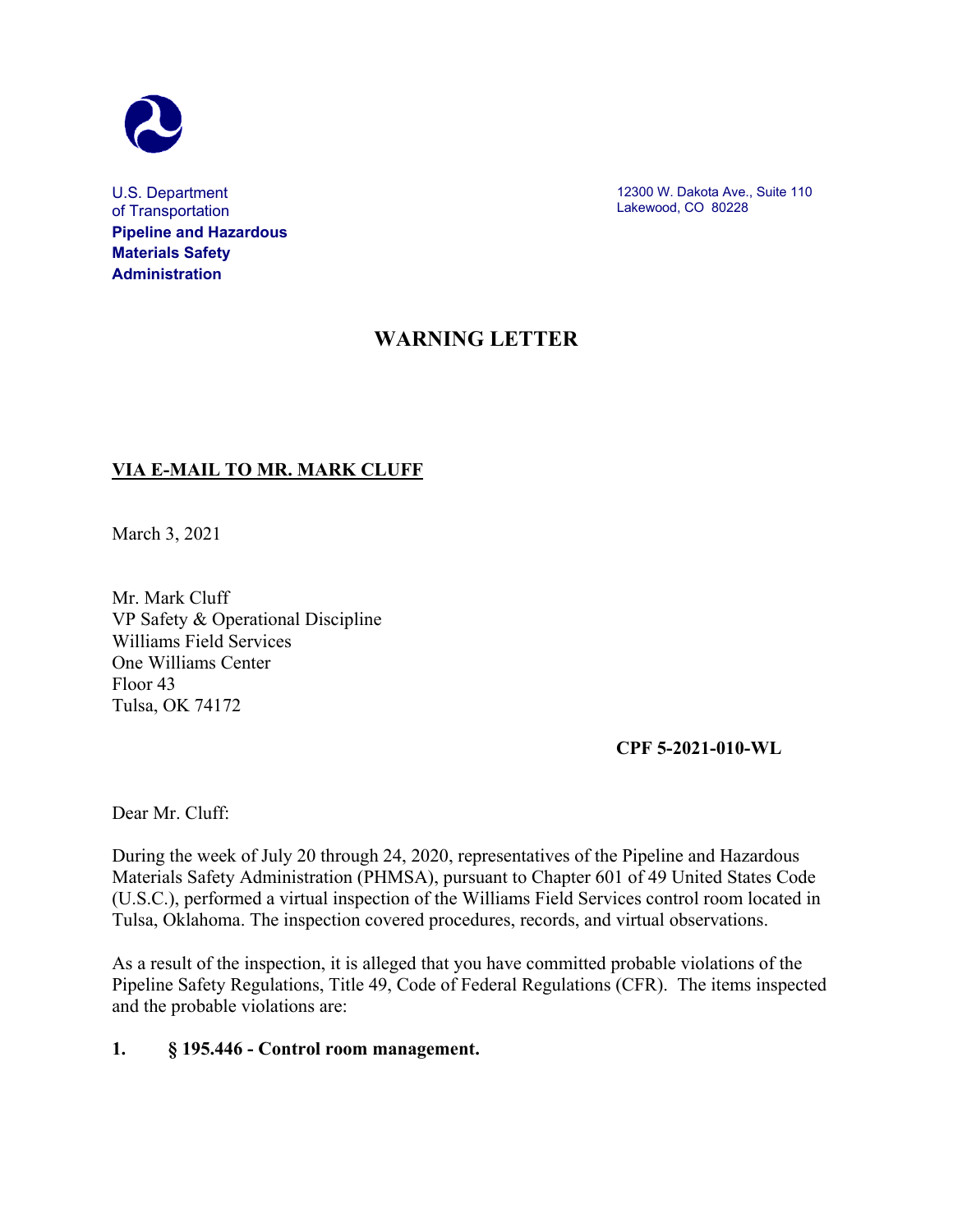**(e)** *Alarm management.* **Each operator using a SCADA system must have a written alarm management plan to provide for effective controller response to alarms. An operator's plan must include provisions to:**

**(1) …**

**(4) Review the alarm management plan required by this paragraph at least once each calendar year, but at intervals not exceeding 15 months, to determine the effectiveness of the plan;**

Williams did not review their alarm management plan required by  $\S$  195.446(e) to determine the effectiveness of the plan at least once each calendar year, but at intervals not exceeding 15 months. The Williams alarm management plan identifies four bulleted items that are required as part of the annual review to determine the plan's effectiveness. These four items are listed on pages 27 and 28 of Section 700.604 - Control Room Management Plan (revision 14, effective date 4/01/2020).

The third bullet item requires a review of the safety-related alarm key performance indicators (KPIs) to determine the effectiveness of the alarm management plan.

The operator failed to complete the annual review of the safety-related alarm KPIs during the 2017, 2018, and 2019 annual review to determine effectiveness in accordance with their procedures.

During the inspection, the operator agreed that while they did review the alarm management plan in 2017, 2018, and 2019, they failed to complete the review properly by not following the entirety of the procedure which required them to review the KPI information and to determine the effectiveness of the alarm management plan.

### **2. § 195.446 - Control room management.**

**(h)** *Training.* **Each operator must establish a controller training program and review the training program content to identify potential improvements at least once each calendar year, but at intervals not to exceed 15 months. An operator's program must provide for training each controller to carry out the roles and responsibilities defined by the operator.**

Williams controller training program did not provide for training each controller to carry out the roles and responsibilities defined by the operator. During the inspection, Williams stated that leak detection training is conducted annually but the training program did not identify leak detection as a training element.

Williams could not provide records that leak detection training was conducted in 2019. Williams has subsequently revised their Training Program (Section 700.900, Rev. 5, effective 9/20/2020) to include the leak detection training element.

Additionally, a review of controller training records failed to record a pass/fail for the January 30, 2019, Control Room Management Plan (CRMP) refresher training for one of the employees.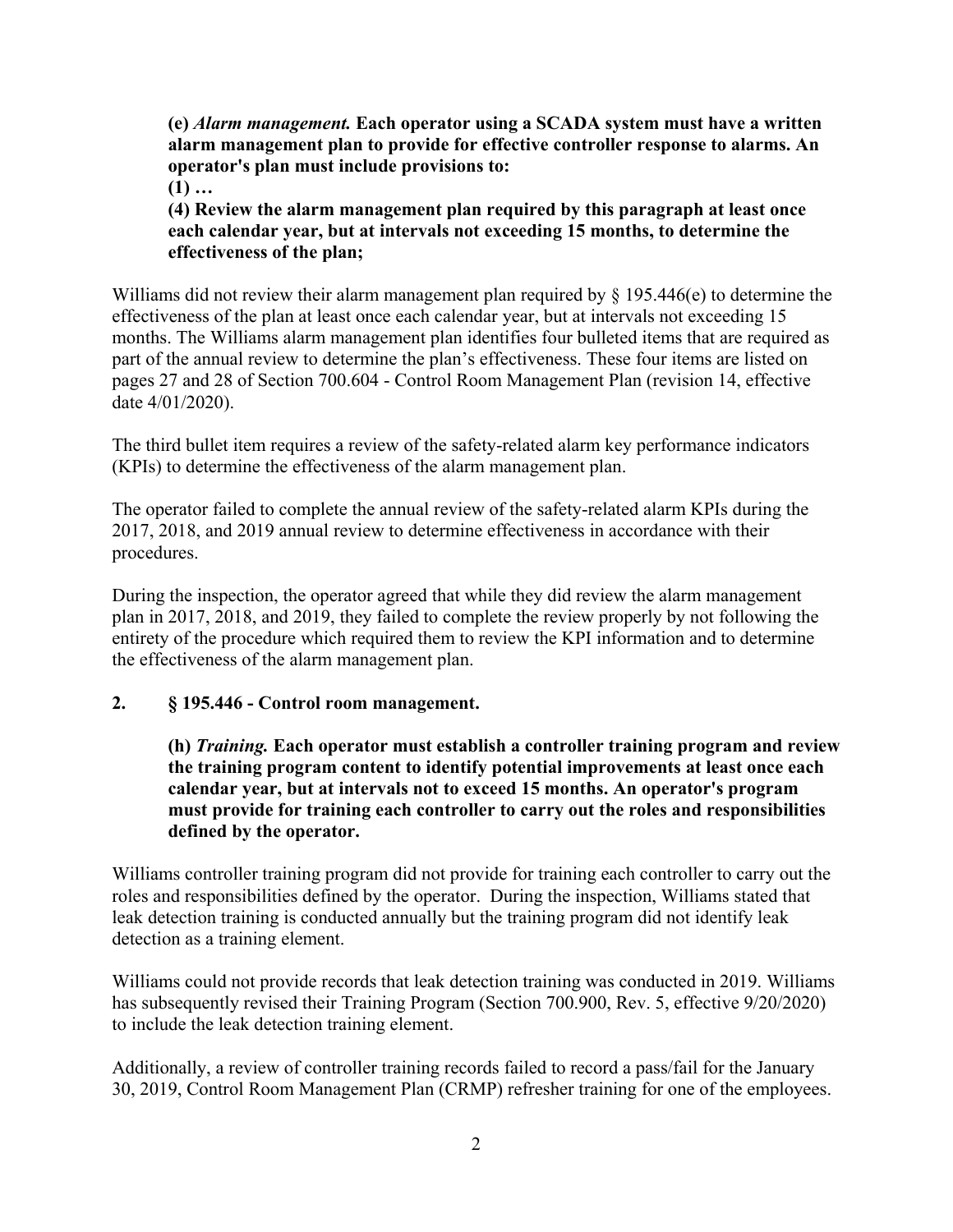Per the training program, controllers are required to take a pass/fail examination for all training courses, where a passing score is 80%. The program states that a pass/fail criterion for all training elements must be recorded, but it was not recorded for this controller.

# **3. § 195.446 - Control room management.**

**(h)** *Training.* **Each operator must establish a controller training program and review the training program content to identify potential improvements at least once each calendar year, but at intervals not to exceed 15 months. An operator's program must provide for training each controller to carry out the roles and responsibilities defined by the operator…**

Williams did not establish a controller training program and review the training program content to identify potential improvements at least once each calendar year, but at intervals not to exceed 15 months. Williams did not follow their training procedures within their control room management plan for completing annual reviews of the training requirements which required documenting when identified improvements were implemented.

The records associated with the operator's annual review of the training program content for calendar years 2017, 2018, and 2019 were presented during the inspection.

The October 2018 record indicated that "on the job" training will be revised and formalized within the next year. However, revisions do not appear to have been completed as no follow up documentation or revisions were included in the records.

Additionally, the November 2017 record included comments to update the training program to include team training, but no resolution date was identified and there were no records indicating that the team training was revised.

### **4. § 195.446 - Control room management.**

**(h)** *Training.* **Each operator must establish a controller training program and review the training program content to identify potential improvements at least once each calendar year, but at intervals not to exceed 15 months. An operator's program must provide for training each controller to carry out the roles and responsibilities defined by the operator. In addition, the training program must include the following elements:**

**(1)…**

**(6) Control room team training and exercises that include both controllers and other individuals, defined by the operator, who would reasonably be expected to operationally collaborate with controllers (control room personnel) during normal, abnormal or emergency situations. Operators must comply with the team training requirements under this paragraph no later than January 23, 2018.**

Williams training program did not include control room team training and exercises that include both controllers and other individuals, defined by the operator, who would reasonably be expected to operationally collaborate with controllers (control room personnel) during normal,